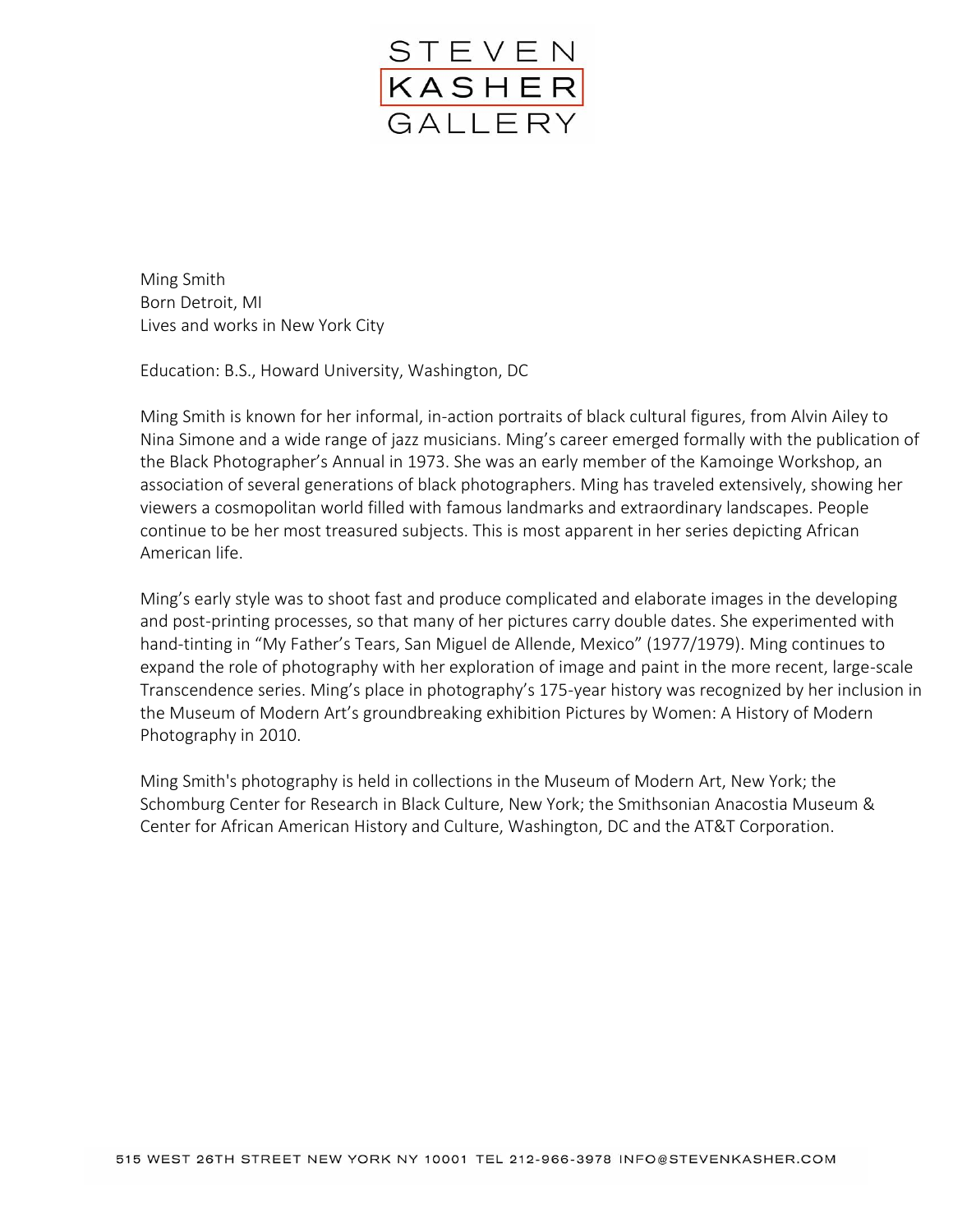

# Selected Solo Exhibitions

2013

Ming Smith: Works from the Paul R. Jones Collection, The University of Alabama, Tuscaloosa, Alabama

2010

Ming: Photographs: 1977-2008, June Kelly Gallery, New York

## 2007

Celebration Life: Photography as Fine Art, Pounder-Kone Art Space, Atwater Village, CA

2003

Ming Smith: Ming's Room, curated by Deborah Willis, Rush Arts Gallery, New York

Ming Smith: In the Spirit: Invisible Woman, African American Museum in Philadelphia, PA

## 2002

In the Spirit of Jazz, Ming Smith: 30 Year Retrospective, Concourse Gallery, Upper Arlington, OH

## 2001

Ming Smith: In the Spirit of Jazz, Tribes Gallery, New York

Ming's Room, Porter Troupe Gallery, San Diego, CA

## 2000

Ming, Watt's Tower Art Center, Los Angeles, CA

1993

Ming Smith: in a Minor Key, Crawford and Sloan Gallery, New York

1982

Ming Smith, Eric Turner Salon, New York

# Selected Group Exhibitions

2014

Photography Classics: NL=US Art, 1977-2008, Schiedamsedijk 51 | Schilderstraat 5, 3011 ER Rotterdam, NL

An Eye forJazz: Featuring Hugh Bell, Jill Freedman, Ming Smith, Ken Van Sickle, Curated by Yulia Tikhonova, Tikhonova & Winter Fine Art, New York, NY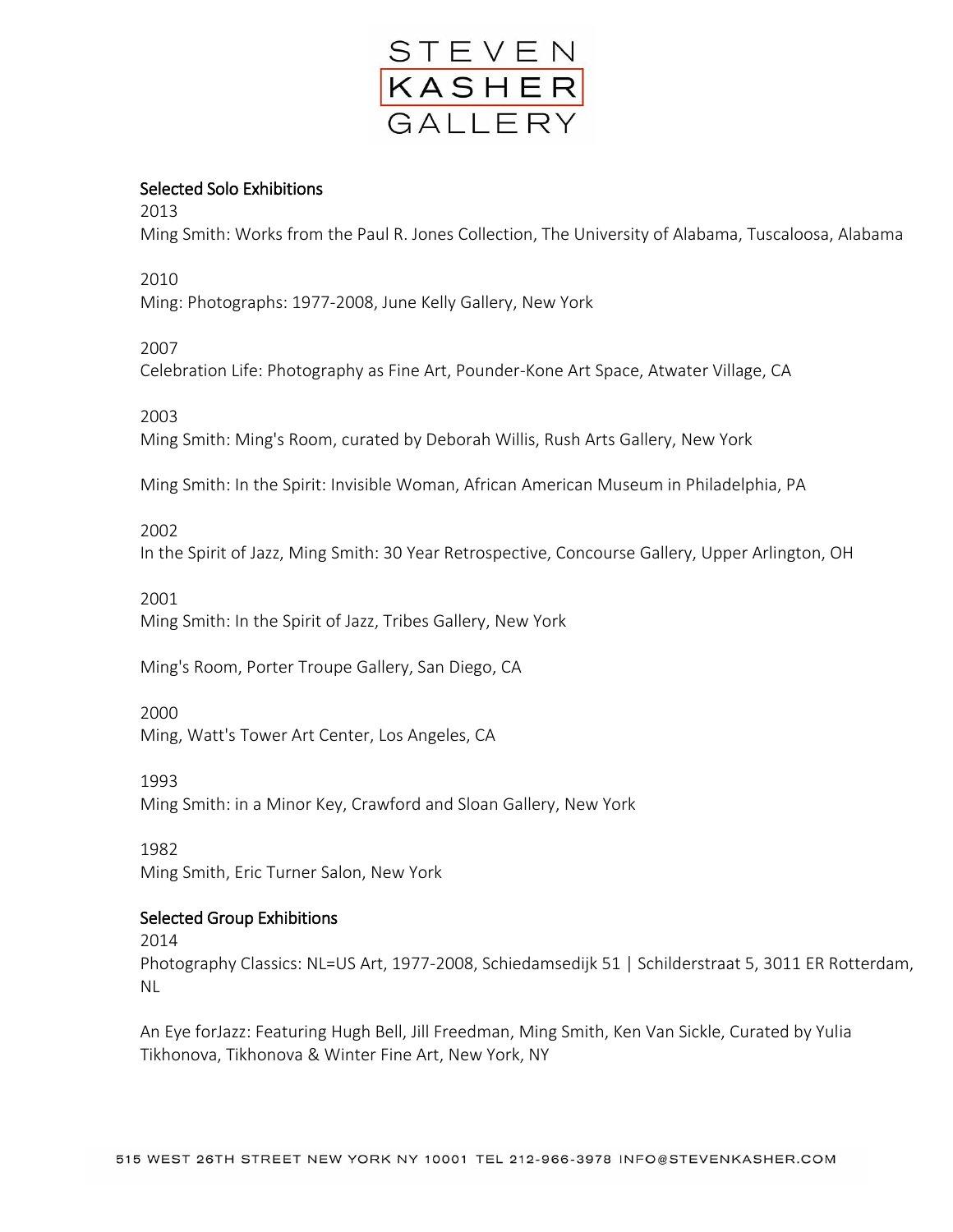

# 2010

Pictures by Women: A History of Modern Photography, organized by Roxana Marcoci, Curator, Sarah Meister, Curator; and Eva Respini, Associate Curator, Department of Photography, The Museum of Modem Art, New York; catalogue

Kamoinge Photographers Group Show: In the Moment, HP Gallery, Calumet Photo, New York

## 2009

Sound: Print: Record: African American, curated by Julie McGee, Mechanical Hall, University of Delaware, Newark, DE

### 2008

New York City: In Focus, Bellevue Hospital Center Atrium, New York 16th Annual Exhibition: Creative Destinations 2008 Exhibition of African American Art, Art in the Atrium, Morristown, NJ

## 2007

BLACK and White on Black, Photographic Gallery, New York Contemporary Afro-American Photography, Hilliard University Art Museum, Lafayette,

2006

Kamoinge Inc: Black Music from Bebop to Hip Hop, co-curated by Danny Simmons and Mark Blackshear, Brooklyn Academy of Music

Harlem Photographers Present Images Dating Back to the Civil Rights Movement, Columbia College, Chicago, IL

## 2005

Contemporary Afro-American Photography, Spelman College Museum of Art, Atlanta, GA

#### 2004

A Century of African American Art: The Paul R Jones Collection, University Museum, University of Delaware, Newark, DE

#### 2003

Generations: An Exhibit of African American Art, curated by Russell A. Murray, Art in the Atrium, Morristown, NJ

#### 2002

Original Acts: Photographs of African-American Performers from the Paul R. Jones Collection, curated by Amalia Amaki, University of Delaware, Newark, DE

Life of the City, An Exhibition in Answer to 2001, Museum of Modem Art, New York